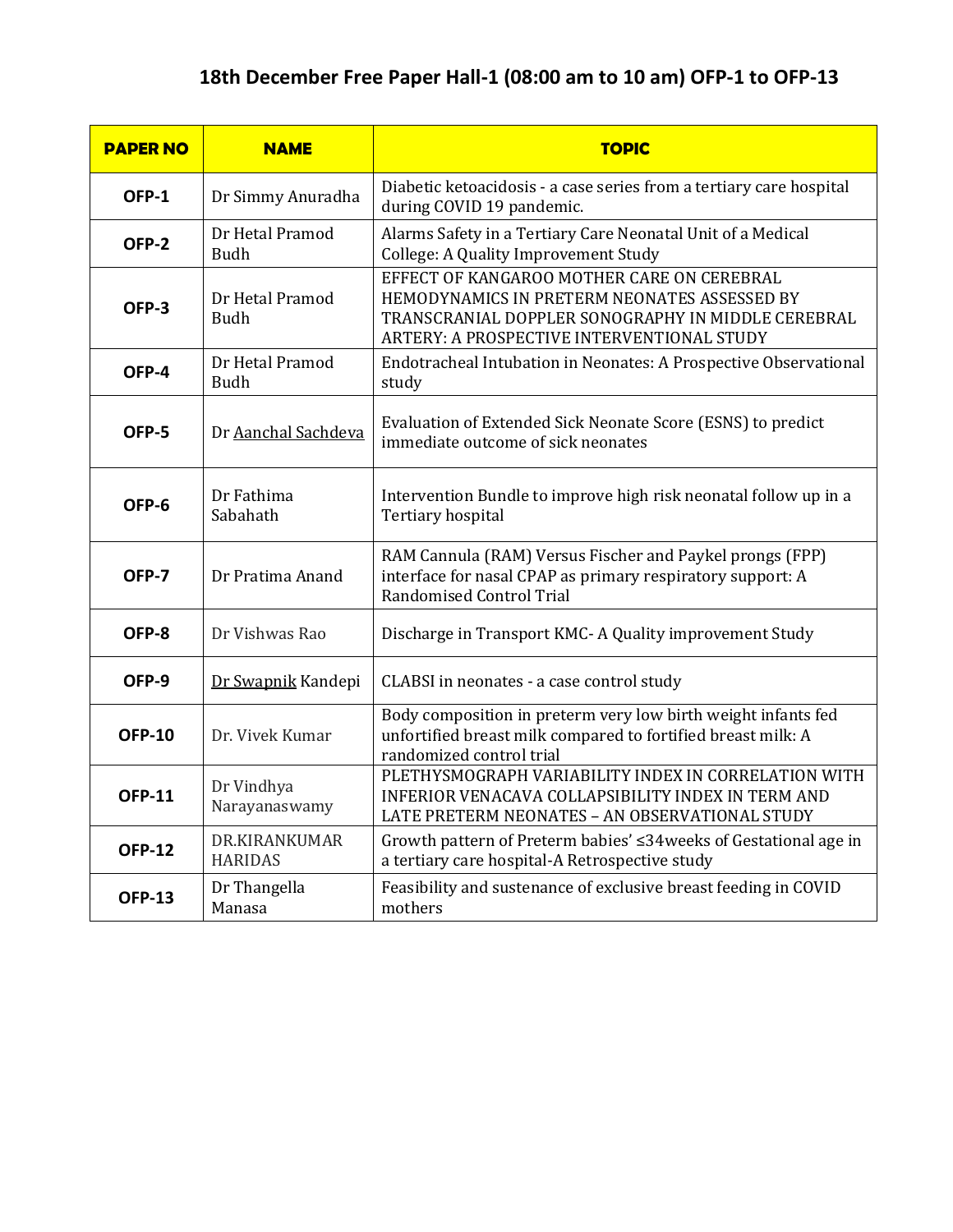## **18th December Free Paper Hall-2 (08:00 am to 10 am) OFP-14 to OFP-26**

| <b>PAPER</b><br><b>NO</b> | <b>NAME</b>                   | <b>TOPIC</b>                                                                                                                                                                                                             |
|---------------------------|-------------------------------|--------------------------------------------------------------------------------------------------------------------------------------------------------------------------------------------------------------------------|
| <b>OFP-14</b>             | Dr Shilpa Kalane              | Electrocardiogram versus pulse oximeter for heart rate<br>assessment in delivery room - A prospective observational study                                                                                                |
| <b>OFP-15</b>             | Dr. Sonali Goyal              | To compare the efficacy of non-pharmacological agents for<br>analgesia during screening<br>for retinopathy of prematurity.                                                                                               |
| <b>OFP-16</b>             | Dr. Anjali S Raj              | ImpactOf Maternal Covid -19 Infection On Exclusive Breastfeeding<br>and Short Term Outcomes Of Low Birth Weight (LBW) Infants - A<br><b>Retrospective Cohort Study</b>                                                   |
| <b>OFP-17</b>             | Dr Devaram Sowmya             | RISK FACTORS ASSOCIATED WITH EXTRAUTERINE GROWTH<br>RESTRICTION (EUGR) AMONG PRETERM < 34WEEKS-A<br>PROSPECTIVE COHORT STUDY                                                                                             |
| <b>OFP-18</b>             | Dr. Akash Sharma              | Trends in survival and morbidities over four decades: a tertiary<br>neonatal care units                                                                                                                                  |
| <b>OFP-19</b>             | Dr Melachuru S<br>Charan      | Neonatal Multi System Inflammatory Syndrome (MIS N) associated<br>with Perinatal SARS CoV 2 exposure                                                                                                                     |
| <b>OFP-20</b>             | Dr Harish Sudarsanan          | Effectiveness of visual intervention tool in improving LATCH score<br>in mothers                                                                                                                                         |
| <b>OFP-21</b>             | Dr Abhinav Sharma             | Role of Amplitude-integrated Electroencephalography and General<br>movements pattern assessment for predicting<br>neurodevelopmental outcome in preterm neonates                                                         |
| <b>OFP-22</b>             | Dr Gurujala Mahadeva<br>Ramya | MODIFIED CARDIOVASCULAR PROFILE SCORE AS A PREDICTOR<br>OF PERINATAL MORBIDITY, MORTALITY AND<br>NEURODEVELOPMENTAL OUTCOME AMONG FETAL GROWTH<br>RESTRICTED BABIES - A SINGLE CENTRE PROSPECTIVE COHORT<br><b>STUDY</b> |
| <b>OFP-23</b>             | Dr Siddharth<br>Madabhushi    | Clinical utility of clinical exome sequencing- A single centre<br>experience ata tertiary level NICUfrom South India                                                                                                     |
| <b>OFP-24</b>             | Dr. Sandipan Sen              | Aetiology, outcome and short term renal survival of Acute Kidney<br>Injury in Neonatal Intensive care unit: a prospective observational<br>study in a tertiary care hospital of Eastern India                            |
| <b>OFP-25</b>             | <b>Dr Venkatesh Murthy</b>    | Role of Neutrophil lymphocyte ratio, platelet lymphocyte ratios<br>and mean platelet volume as surrogate marker in neonatal sepsis                                                                                       |
| <b>OFP-26</b>             | Dr Hariharan S                | Impact of Neonates Born to COVID Positive Mothers - A Cross<br>Sectional Observational Study                                                                                                                             |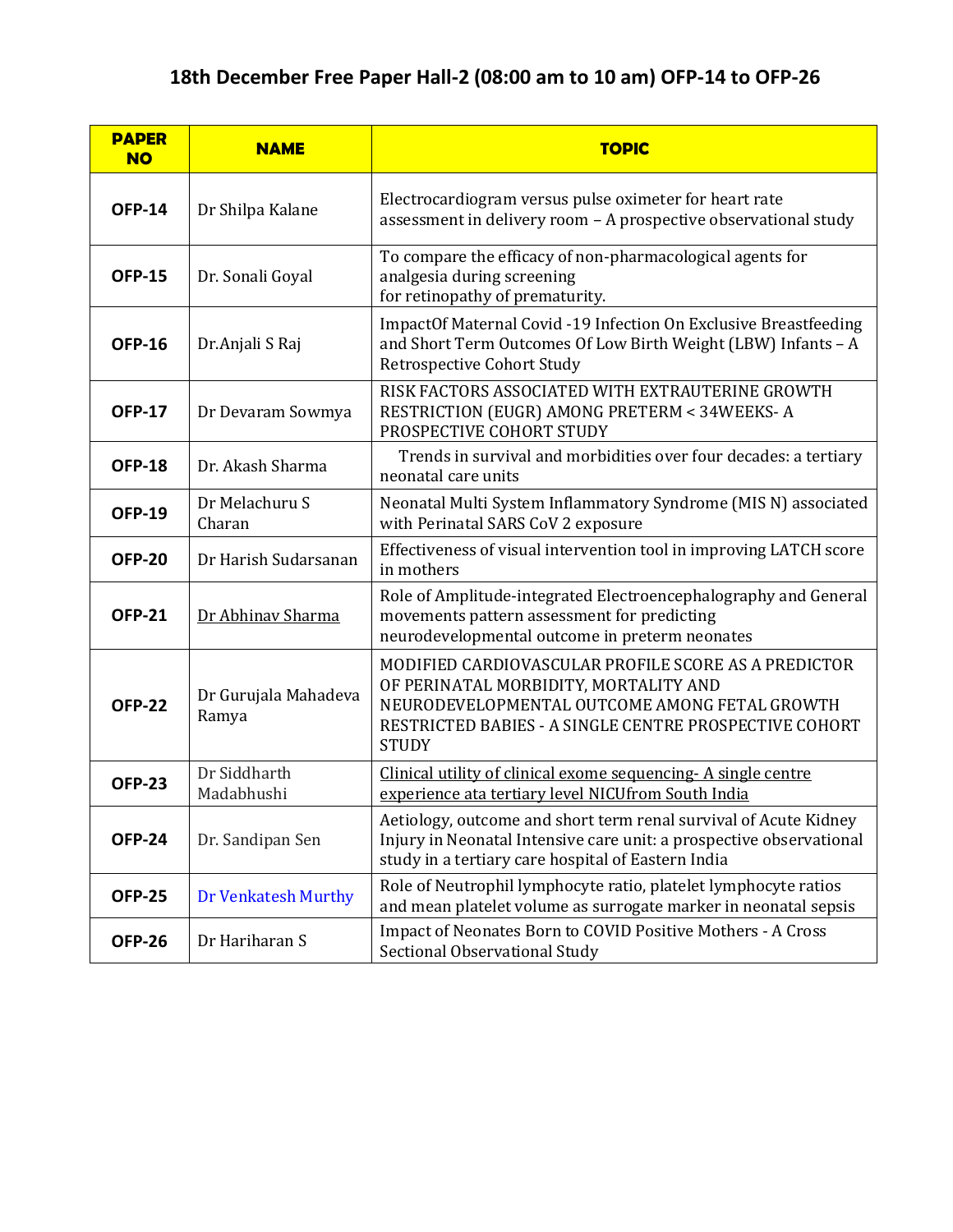# **18th December Free Paper Hall-1 (03:00 pm to 05 pm) OFP-27 to OFP-40**

| <b>PAPER NO</b> | <b>NAME</b>                    | <b>TOPIC</b>                                                                                                                                                                                        |
|-----------------|--------------------------------|-----------------------------------------------------------------------------------------------------------------------------------------------------------------------------------------------------|
| <b>OFP-27</b>   | Dr Deepa Upasi                 | Hammersmith neonatal neurological examination (HNNE)and<br>Infant neurological examination (HINE) are holistic approach<br>towards screening the high risk neonates for neurodevelopmental<br>delay |
| <b>OFP-28</b>   | DR PREETHI J D                 | IMPLEMENTATION OF DELAYED CORD CLAMPING IN TERM<br>NEONATES AS A QUALITY INDICATOR IN A TERTIARY CARE<br>HOSPITAL-AN INTERVENTIONAL STUDY                                                           |
| <b>OFP-29</b>   | Dr<br>KALTHI VAISHNAVI         | ROLE OF CRANIAL ULTRASONOGRAPHY IN EVALUATION OF<br>BRAIN INJURIES IN PRETERM NEONATES                                                                                                              |
| <b>OFP-30</b>   | Dr Sarvesh Kohli               | Validity of acute physiology derangements for diagnosis of early<br>onset neonatal sepsis                                                                                                           |
| <b>OFP-31</b>   | Dr Col Subhash<br>Chandra Shaw | Gestational age specific nomogram of transcutaneous bilirubin in<br>first 120 hours of life for term and late preterm Indian neonates                                                               |
| <b>OFP-32</b>   | Dr. Shivam Bansal              | Modified Kramer's versus Kramer's method for clinical assessment<br>of jaundice in term and near term neonates                                                                                      |
| <b>OFP-33</b>   | Dr. Rushi Barot                | Temperature Monitoring in Children: An Agreement Study                                                                                                                                              |
| <b>OFP-34</b>   | Dr Fenil Thakkar               | Randomized control trial to compare the effect of sucrose given to<br>infant to reduce pain during immunization against those who were<br>not given sucrose                                         |
| <b>OFP-35</b>   | Dr. Jagjit Dalal               | Isolated agenesis of the corpus callosum in neonate and short-<br>term normal neurodevelopment during infancy: a case report                                                                        |
| <b>OFP-36</b>   | Dr Arpita<br>Kulshrestha       | Ranibizumab vs Laser for zone 2 type 1 retinopathy of<br>prematurity (ROP): A randomized controlled trial                                                                                           |
| <b>OFP-37</b>   | Dr Mohammed<br>Zakiulla        | ASSESSMENT OF GENERAL MOVEMENTS FOR<br>PREDICTION OF NEURODEVELOPMENT OUTCOMES IN<br><b>HIGH-RISK INFANTS</b>                                                                                       |
| <b>OFP-38</b>   | DR KMSK Krishna                | Validity of Intergrowth-21stGrowth Standards for diagnosis of<br>Intrauterine Growth Restriction in Neonates                                                                                        |
| <b>OFP-39</b>   | Dr Col G Shridhar              | Pattern of postnatal weight loss among healthy, exclusively<br>breastfed neonates                                                                                                                   |
| <b>OFP-40</b>   | Dr RAKESH REDDY<br>S           | Use of antenatal corticosteroids for preterm birth in Chengalpattu<br>Medical College and Hospital: providers knowledge, attitudes and<br>practices                                                 |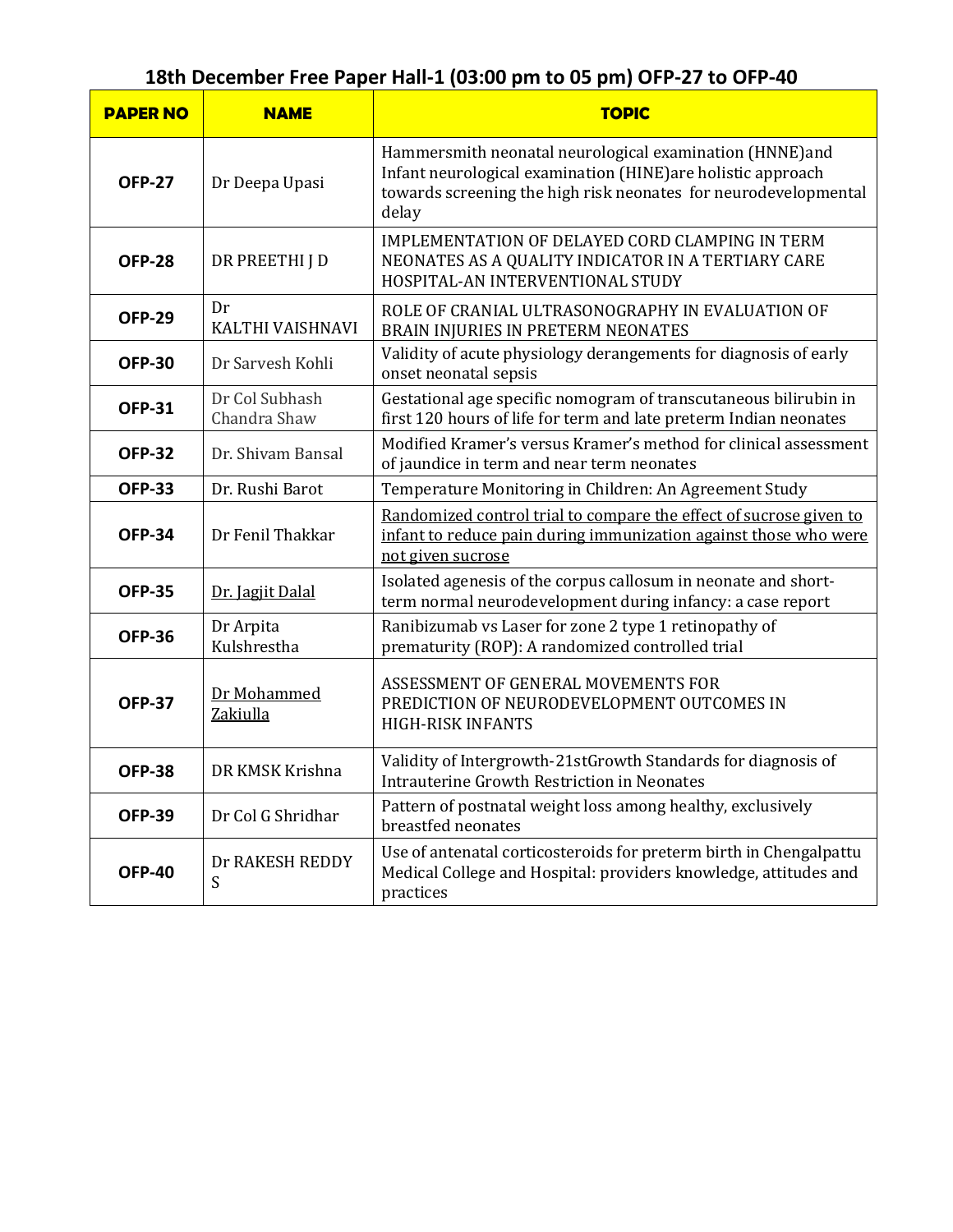## **18th December Free Paper Hall-2 (03:00 pm to 5 pm) OFP-41 to OFP-54**

| <b>PAPER</b><br><b>NO</b> | <b>NAME</b>                      | <b>TOPIC</b>                                                                                                                                                                                                                                                  |
|---------------------------|----------------------------------|---------------------------------------------------------------------------------------------------------------------------------------------------------------------------------------------------------------------------------------------------------------|
| <b>OFP-41</b>             | Dr Sunil Sharma                  | Feasibility of minimal enteral nutrition during therapeutic<br>hypothermia for perinatal asphyxia: four-year experience from a<br>tertiary care hospital from India                                                                                           |
| <b>OFP-42</b>             | Dr. K. Nazira                    | Morbidity profile and short-term outcomes of low birth<br>weight(LBW) neonates delivered in a tertiary care centre.                                                                                                                                           |
| <b>OFP-43</b>             | Dr KUSHAL TALUKDER               | Treatment of multi-drug resistant neonatal sepsis with Polymyxin<br>B: a retrospective analysis                                                                                                                                                               |
| <b>OFP-44</b>             | DR Md Waseem Uddin               | Clinical study to determine the predictability of significant<br>rebound hyperbilirubinemia in neonates after phototherapy and<br>conditions likely to be associated with it at tertiary care hospital in<br>eastern India: a prospective observational study |
| <b>OFP-45</b>             | Dr Vidhya Shankari N             | FACTORS AFFECTING WEIGHT GAIN OF VERY LOW BIRTH<br>WEIGHT BABIES DURING NICU STAY                                                                                                                                                                             |
| <b>OFP-46</b>             | Dr Vidhya Shankari N             | PREDICTION OF MORBIDITY IN INFANT OF GESTATIONAL<br><b>DIABETIC MOTHER</b>                                                                                                                                                                                    |
| <b>OFP-47</b>             | DR TANMESH KUMAR<br><b>SAHU</b>  | Evaluating neonatal pain and physiological stress using Premature<br>infant pain profile - Revised (PIPP-R) scores during Minimally<br><b>Invasive Surfactant Therapy (MIST)</b>                                                                              |
| <b>OFP-48</b>             | Dr Manish Swami                  | Emerging Infection with uncommon pathogen<br>ElizabethkingiaMeningoseptica in NICU                                                                                                                                                                            |
| <b>OFP-49</b>             | Dr.Ruchi Sonkar                  | Maternal stress and early initiation of breastfeeding                                                                                                                                                                                                         |
| <b>OFP-50</b>             | Dr K. SAI POOJA REDDY            | Pulse Oximetry as screening test for Early onset sepsis in<br>Newborns in Tertiary care hospital.                                                                                                                                                             |
| <b>OFP-51</b>             | Dr.G.BRIJESH YADAV               | A STUDY OF EARLY NEONATAL MORBIDITY IN LATE PRETERM                                                                                                                                                                                                           |
| <b>OFP-52</b>             | Dr Shyam Sundar<br><b>Sharma</b> | Correlation of serum lactate levels, Perfusion Index and<br>Plethysmography variability index with invasive BP in late<br>preterm and term infants with shock                                                                                                 |
| <b>OFP-53</b>             | Dr Jonaki Pal                    | A Study on outcome of preterm neonates with Respiratory Distress<br>Syndrome treated with Minimally Invasive Surfactant Therapy in<br>comparison to INSURE                                                                                                    |
| <b>OFP-54</b>             | Dr Sahana Devadas                | Safety and efficacy of human milk-based fortifier in preterm<br>infants - A single center observational study                                                                                                                                                 |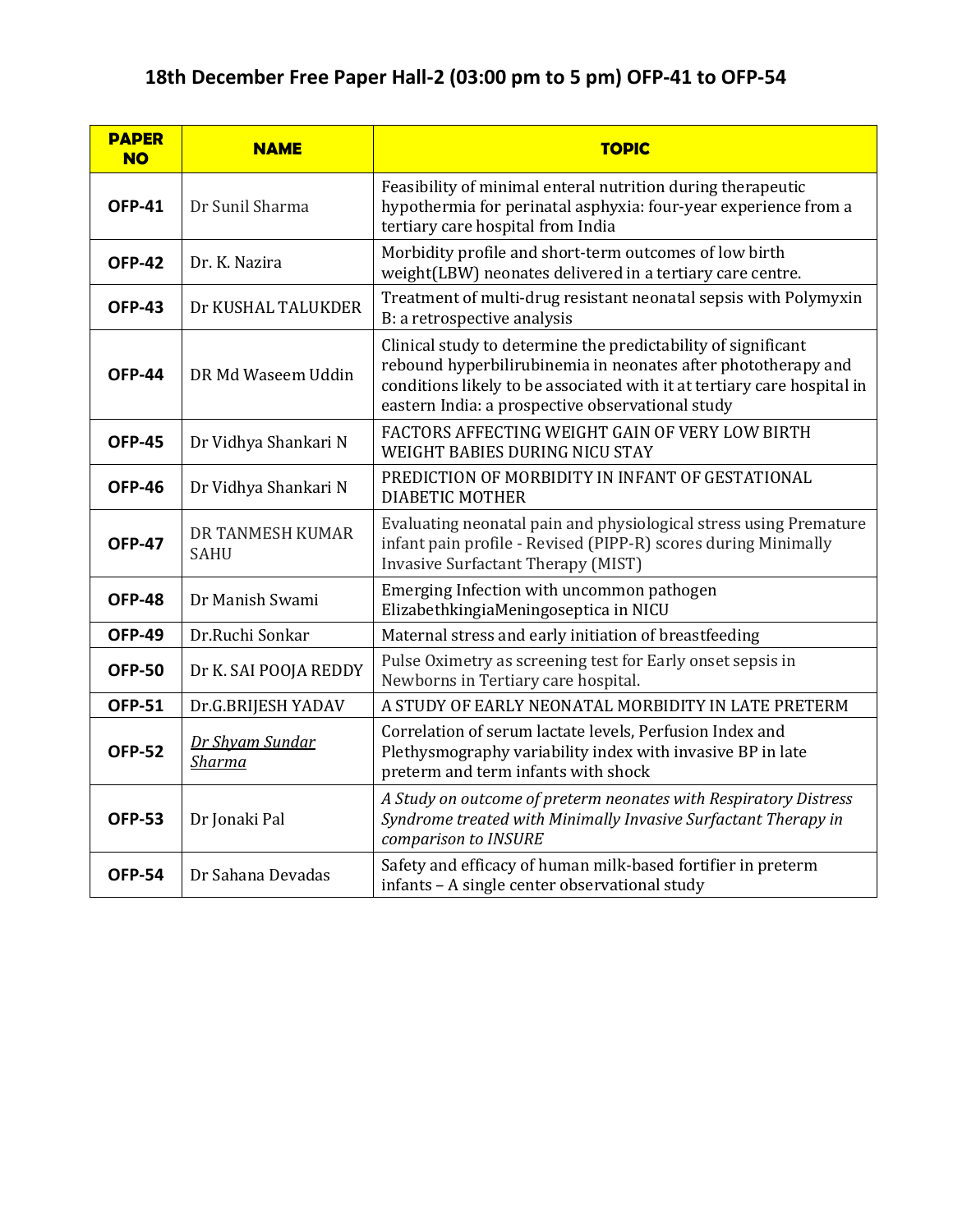## **19th December Free Paper Hall-1 (08:00 am to 10 am) OFP-55 to OFP-67**

| <b>PAPER</b><br><b>NO</b> | <b>NAME</b>                 | <b>TOPIC</b>                                                                                                                                                                                    |
|---------------------------|-----------------------------|-------------------------------------------------------------------------------------------------------------------------------------------------------------------------------------------------|
| <b>OFP-55</b>             | Dr Kiran Sannalli           | Precision therapy in an infant with DEND syndrome<br>(Developmental delay, Epilepsy & Neonatal Diabetes): A<br><b>Channelopathy of Brain &amp; Pancreas</b>                                     |
| <b>OFP-56</b>             | Dr. Aradhana Mishra         | Surfactant Administration in Preterm babies (28-34 weeks) with<br>Respiratory Distress Syndrome: LISA vs InSurE, an Open Label<br>Randomized Controlled Trial                                   |
| <b>OFP-57</b>             | Dr. Priyanka Karnani        | Neonatologist Performed Ultrasound Guided Internal Jugular Vein<br>Cannulation                                                                                                                  |
| <b>OFP-58</b>             | Dr Nikhil Tenneti           | Zinc Supplementation and Neonatal Outcomes in Very Low Birth<br>WeightInfants: A Randomized Controlled Trial                                                                                    |
| <b>OFP-59</b>             | Dr. K. Navanitha Reddy      | Transcutaneous Bilirubin(TCB)vsSerum Bilirubin<br>(TSB) estimationin Preterm Neonateswith neonatal jaundice (NNJ)<br>during phototherapy                                                        |
| <b>OFP-60</b>             | Dr.G.Santosh Kumar<br>Reddy | Clinical profile and laboratory aberrationsin Infants of Diabetic<br>Mothers and factors affecting their outcome                                                                                |
| <b>OFP-61</b>             | Dr.M.Shravanthi             | Mean Platelet volume as an early predictor of Neonatal sepsis                                                                                                                                   |
| <b>OFP-62</b>             | Dr.N.Kishore Reddy          | A study of incidence and risk factors associated with<br>INSURETherapy failure in Preterm neonates with respiratory<br>distress syndrome                                                        |
| <b>OFP-63</b>             | Dr. Harish Reddy            | A study of multisystemic involvement & Comparison of Early Vs<br>Delayed Cooling on Immediate Outcomes in Asphyxiated Term<br>Infants Treated with Therapeutic Hypothermia (TH)                 |
| <b>OFP-64</b>             | Dr. Radha Reddy             | Multiorgan dysfunction (MOD) in neonates with Birth Asphyxia<br>(BA): A Prospective cohort study                                                                                                |
| <b>OFP-65</b>             | Dr Smriti Kumari            | IMPROVING KMC DURATION USING QUALITY IMPROVEMENT<br>METHODOLOGY AND QUALITATIVE ANALYSIS OF EFFECTS OF<br>KMC ON PHYSIOLOGICAL PARAMETERS OF LOW BIRTH WEIGHT<br><b>NEONATES</b>                |
| <b>OFP-66</b>             | Dr Kajal Jain               | Umbilical cord blood IgA levels and bacterial profile in preterm<br>neonates born with maternal risk factors for early-onset neonatal<br>sepsis                                                 |
| <b>OFP-67</b>             | Dr Anitha Raju              | COMPARITIVE STUDY OF POINT OF CARE ULTRASOUND SCORE<br>WITH THAT OF CHEST ROENTGENOGRAM TO PREDICT EARLY<br>SURFACTANT ADMINISTRATION IN PRETERM NEONATES WITH<br>RESPIRATORY DISTRESS SYNDROME |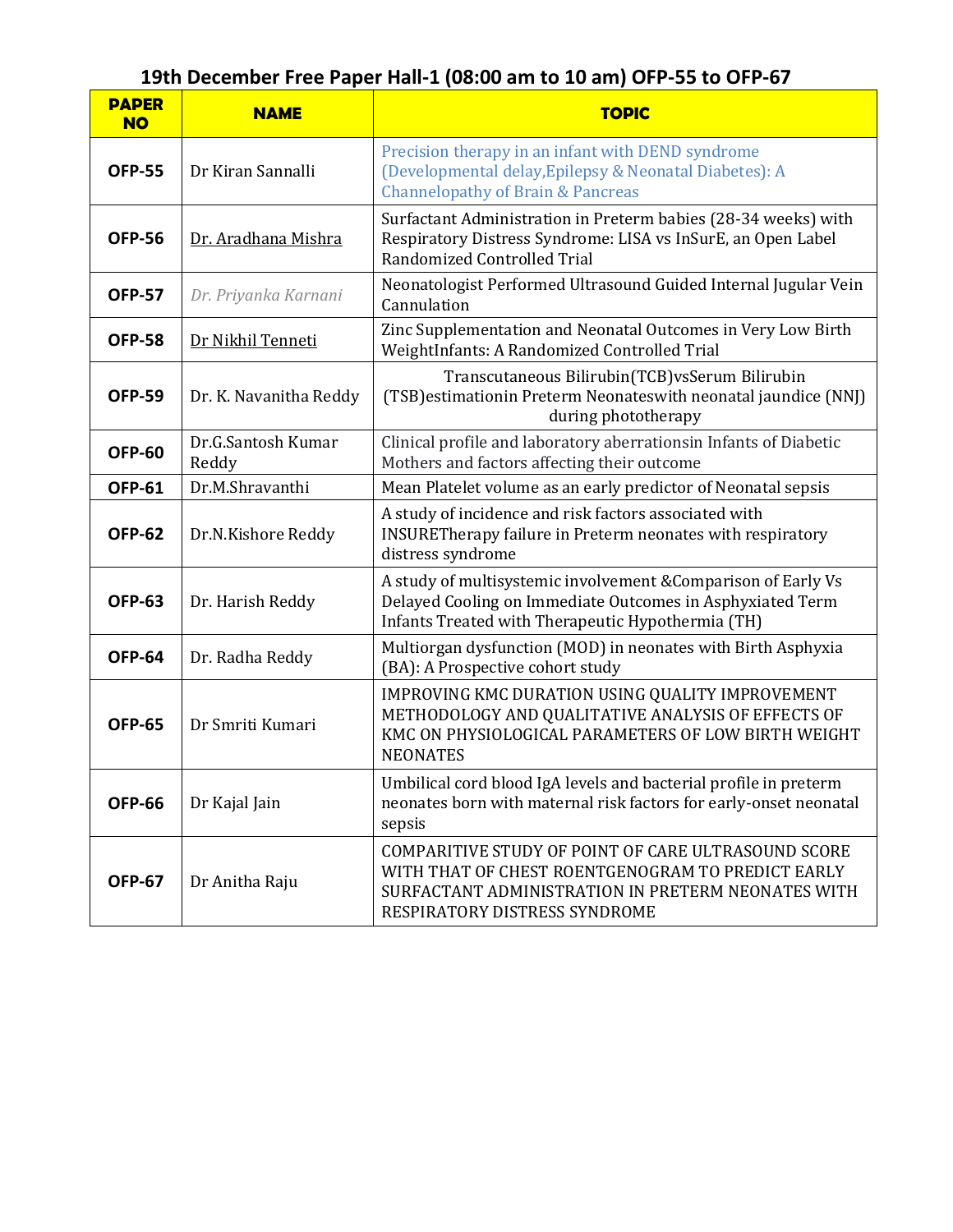| <b>PAPER</b><br><b>NO</b> | ,<br><b>NAME</b>                           | <b>TOPIC</b>                                                                                                                                                                                                                         |
|---------------------------|--------------------------------------------|--------------------------------------------------------------------------------------------------------------------------------------------------------------------------------------------------------------------------------------|
| <b>OFP-68</b>             | Dr Shalini Agarwal                         | Comparison of classification of bronchopulmonary dysplasia in<br>preterms by two NIH workshop definitions of 2001 and 2016: A<br>retrospective observational study                                                                   |
| <b>OFP-69</b>             | Dr Anu Asaithambi                          | Hematocritprofile in at-risk term and preterm infants during the<br>initial 48 hours of life: A prospective cohort study                                                                                                             |
| <b>OFP-70</b>             | Dr Suman Chaurasia                         | Procalcitonin for detecting culture-positive sepsis in neonates: A<br>prospective, multi-centre study                                                                                                                                |
| <b>OFP-71</b>             | Dr R. Dhinakaran                           | Vertical transmission of COVID-19 infection in a tertiary hospital<br>in India - A prospective cohort study                                                                                                                          |
| <b>OFP-72</b>             | Dr. SAMEER PATIL                           | The clinical course and the importance of optimal pressure<br>ventilation in the management of Covid-19 positive neonate                                                                                                             |
| <b>OFP-73</b>             | Dr. SAMEER PATIL                           | Unusual Aggressive posterior retinopathy of prematurity: a case<br>screened with infant retinal camera1,2 amid covid pandemic crisis<br>and treated by Anti-Vascular endothelial growth factor therapy3<br>followed by laser therapy |
| <b>OFP-74</b>             | Dr Varun Sharma                            | Reduction In Central Line Associated Blood Stream Infection<br>(CLABSI) In NICU: A Quality Improvement Study                                                                                                                         |
| <b>OFP-75</b>             | Dr Mallarapu Kishore<br><b>Kumar Naidu</b> | Serum transaminase levels in children with Influenza B infection                                                                                                                                                                     |
| <b>OFP-76</b>             | Dr Mahesh Chouday<br>Athota                | CLINICAL PROFILE AND OUTCOME OF H1N1 INFLUENZA IN<br>CHILDREN ADMITTED TO TERTIARY CARE HOSPITAL                                                                                                                                     |
| <b>OFP-77</b>             | Dr Manoj Kumar Golla                       | Comparative study of Melatonin levels in Normal term Neonates<br>and Neonates with Birth Asphyxia                                                                                                                                    |
| <b>OFP-78</b>             | Dr Sajna M k                               | UNRAVELLING THE POSSIBILITIES OF ACHIEVING FULL FEEDS<br><b>DURING</b><br>THERAPEUTIC HYPOTHERMIA - A RETROSPECTIVE<br>OBSERVATIONAL<br>STUDY IN A TERTIARY NEONATAL INTENSIVE CARE                                                  |
| <b>OFP-79</b>             | Dr Subhash Arun                            | Comparison of UVC with PICC line insertion as a primary central<br>line for reducing CLABSI (Central Line Associated Blood Stream<br>Infections) in preterm infants with birth weight                                                |
| <b>OFP-80</b>             | Dr Harkirat Kaur                           | Incidence of acute kidney injury in Neonates and outcome: a<br>prospective observational study                                                                                                                                       |
| <b>OFP-81</b>             | Dr Deepak Sharma                           | A quality improvement initiative to decrease number of pricks in<br>VLBW neonates during first two weeks of life                                                                                                                     |

#### **19th December Free Paper Hall-2 (08:00 am to 10 am) OFP-68 to OFP-81**